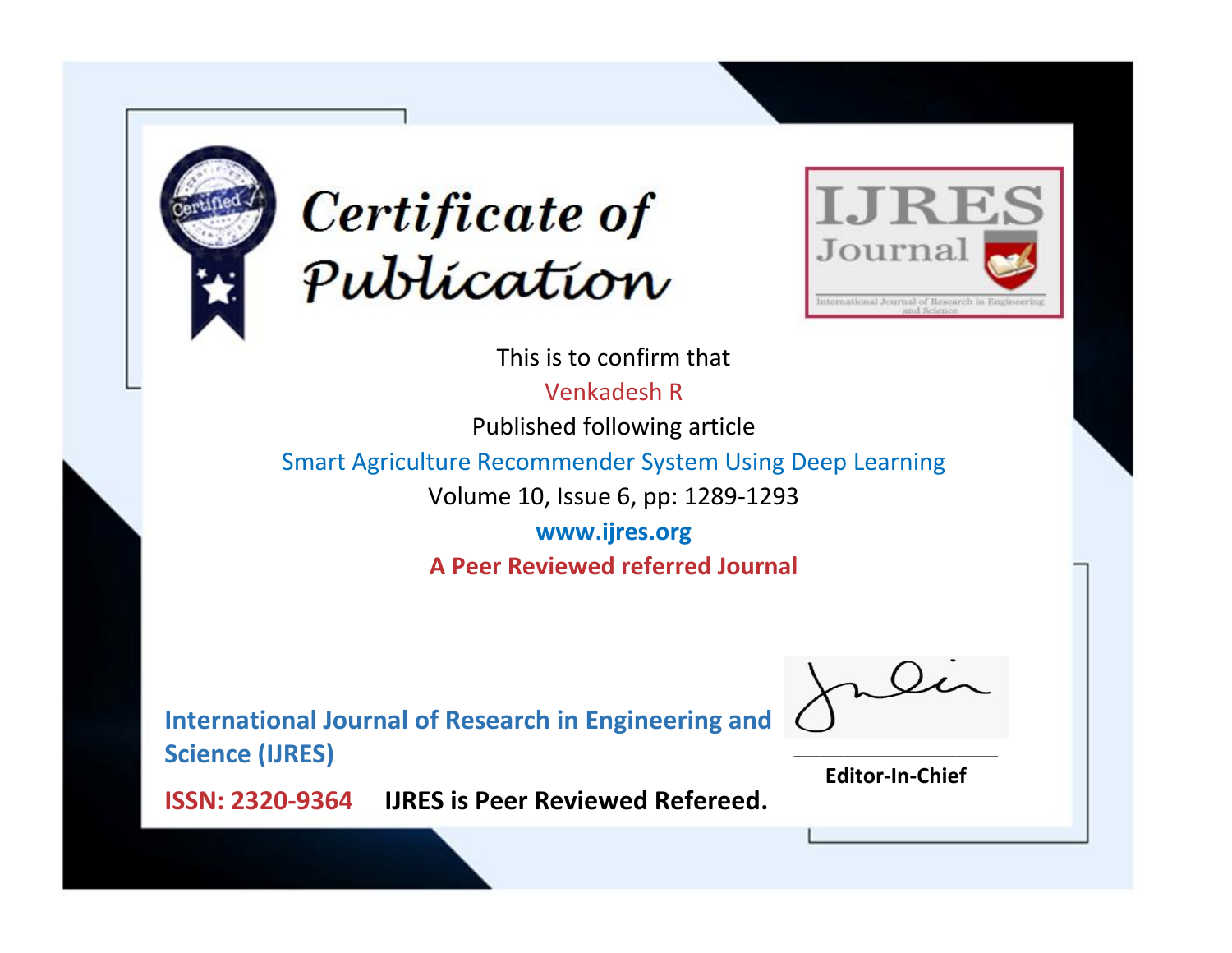



This is to confirm that

Kayalvizhi B

Published following article

Smart Agriculture Recommender System Using Deep Learning

Volume 10, Issue 6, pp: 1289-1293

**www.ijres.org A Peer Reviewed referred Journal**

**International Journal of Research in Engineering and Science (IJRES)**

\_\_\_\_\_\_\_\_\_\_\_\_\_\_\_\_\_\_\_\_\_\_\_\_ **Editor-In-Chief**

**Journal.**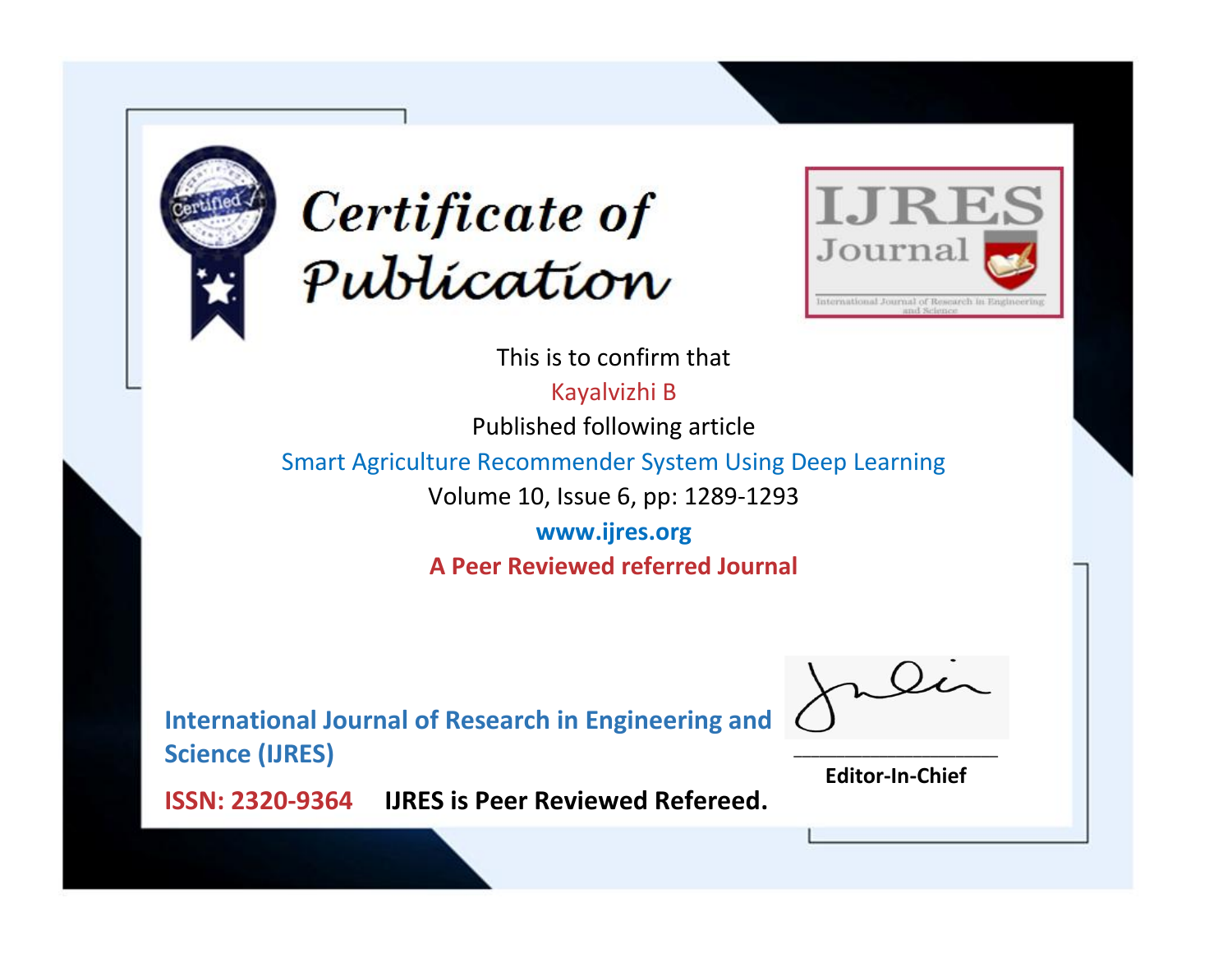



This is to confirm that Jeevadharshini R Published following article Smart Agriculture Recommender System Using Deep Learning Volume 10, Issue 6, pp: 1289-1293 **www.ijres.org A Peer Reviewed referred Journal**

**International Journal of Research in Engineering and Science (IJRES)**

\_\_\_\_\_\_\_\_\_\_\_\_\_\_\_\_\_\_\_\_\_\_\_\_ **Editor-In-Chief**

**Journal.**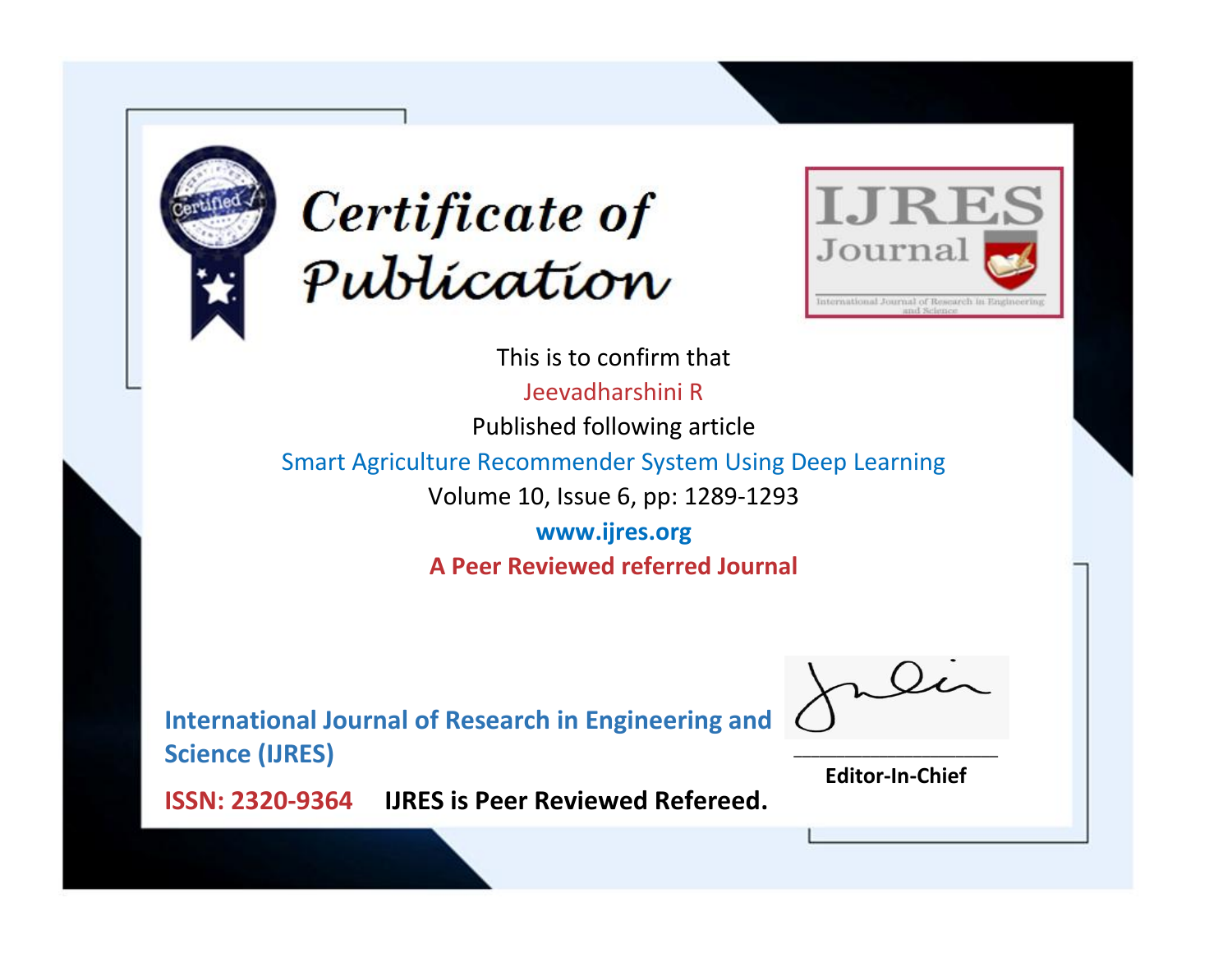



This is to confirm that

Abinaya S

Published following article

Smart Agriculture Recommender System Using Deep Learning

Volume 10, Issue 6, pp: 1289-1293

**www.ijres.org A Peer Reviewed referred Journal**

**International Journal of Research in Engineering and Science (IJRES)**

\_\_\_\_\_\_\_\_\_\_\_\_\_\_\_\_\_\_\_\_\_\_\_\_ **Editor-In-Chief**

**Journal.**